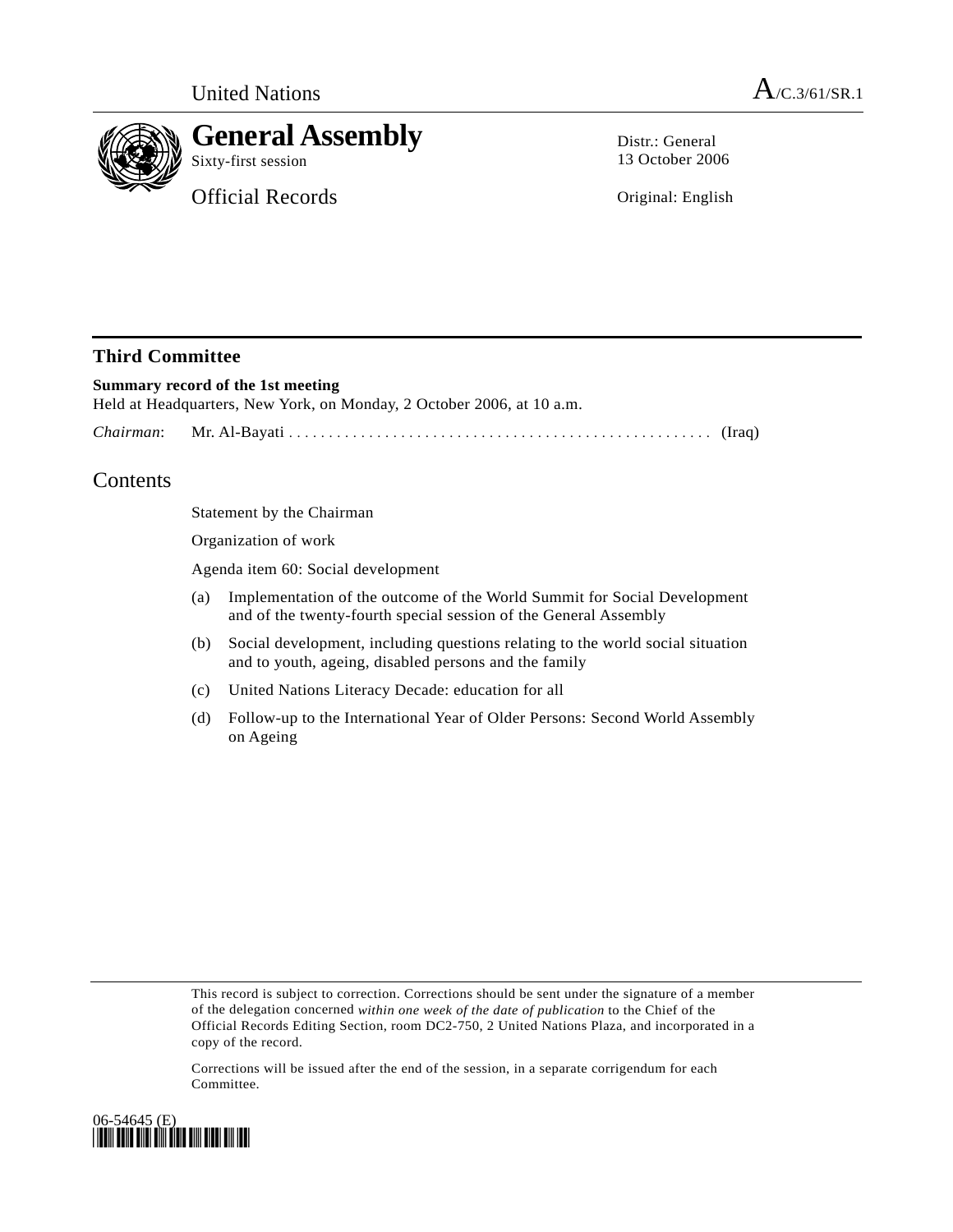*The meeting was called to order at 10.20 a.m.* 

### **Statement by the Chairman**

1. **The Chairman** emphasized the importance of the Committee's work, which included all aspects of sensitive human-rights issues. Those issues were of particular value for his country, Iraq, which had recently emerged from a difficult period of dictatorship during which grave violations of human rights had been committed and the Iraqi people deprived of their basic rights. He looked forward to open, transparent discussion by the Committee, based on teamwork, consultation and consensus.

**Organization of work** (A/ 61/250; A/C.3/61/1; A/C.3/61/L.1 and Corr.1 and Add.1/Rev.1)

2. **The Chairman** said that the allocation of agenda items to the Third Committee was contained in document A/C.3/61/1. He drew attention to chapter II of the report of the General Committee (A/61/250), which contained guidelines regarding the conduct of work, relating, among other things, to punctuality, length of statements and rights of reply, and adherence to deadlines imposed for the submission of draft resolutions and inclusion in the list of speakers. He emphasized three guidelines, relating to: (a) the number of resolutions and reports requested of the Secretary-General, (b) the length of resolutions, and (c) the need for delegations to allow sufficient time for estimates of expenditures to be prepared by the Secretariat and considered by the Advisory Committee on Administrative and Budgetary Questions and the Fifth Committee.

3. **Mr. Khane** (Secretary of the Committee), introducing documents A/C.3/61/L.1 and Corr.1 and Add.1/Rev.1, drew attention to a number of corrections to document A/C.3/61/L.1, all of which had been incorporated into the unofficial provisional programme of work distributed to delegations. In particular, he referred delegations to document A/C.3/61/1 for the correct numbering of agenda items. He reminded all delegations of the deadlines for inscription on the list of speakers and urged them to respect the guidelines for the submission of draft proposals, particularly guidelines relating to the use of existing resolutions and the 48-hour time limit. To facilitate and accelerate the co-sponsorship of draft resolutions an electronic co-sponsorship system had been designed, the

operation of which would be explained subsequently. He read out the list of special rapporteurs and independent experts who wished to present their reports at the current session. He drew attention to new information regarding the status of documents, which would update document A/C.3/61/L.1/Add.1/Rev.1. In particular, a report by the Human Rights Council was expected to be issued as document A/61/53, in three parts. The first part would contain the proceedings of the first session of the Human Rights Council; the second, the proceedings of the first special session of the Human Rights Council (on the human rights situation in the Occupied Palestinian Territory); and the third, the proceedings of the second special session of the Human Rights Council (on the human rights situation in Lebanon).

4. **The Chairman** drew attention to the need to respect the proposed timetable of work as far as possible. It was particularly important for draft resolutions, which generally required lengthy negotiations, to be prepared by the principal sponsors as early as possible and for all deadlines to be scrupulously observed. Delegations initiating proposals were further requested to advise the Secretary of the Committee accordingly.

5. He said he took it that, in accordance with established practice, the Committee wished to approve the list of special rapporteurs and independent experts read out by the Secretary.

6. *It was so decided.* 

7. **The Chairman** said he took it that the Committee wished to adopt the programme of work contained in document A/C.3/61/L.1, together with the provisions contained therein, as orally revised, and with the understanding that the programme of work would be adjusted if the situation warranted.

8. *It was so decided.*

#### **Agenda item 60: Social development**

 **(a) Implementation of the outcome of the World Summit for Social Development and of the twenty-fourth special session of the General Assembly** (A/61/99)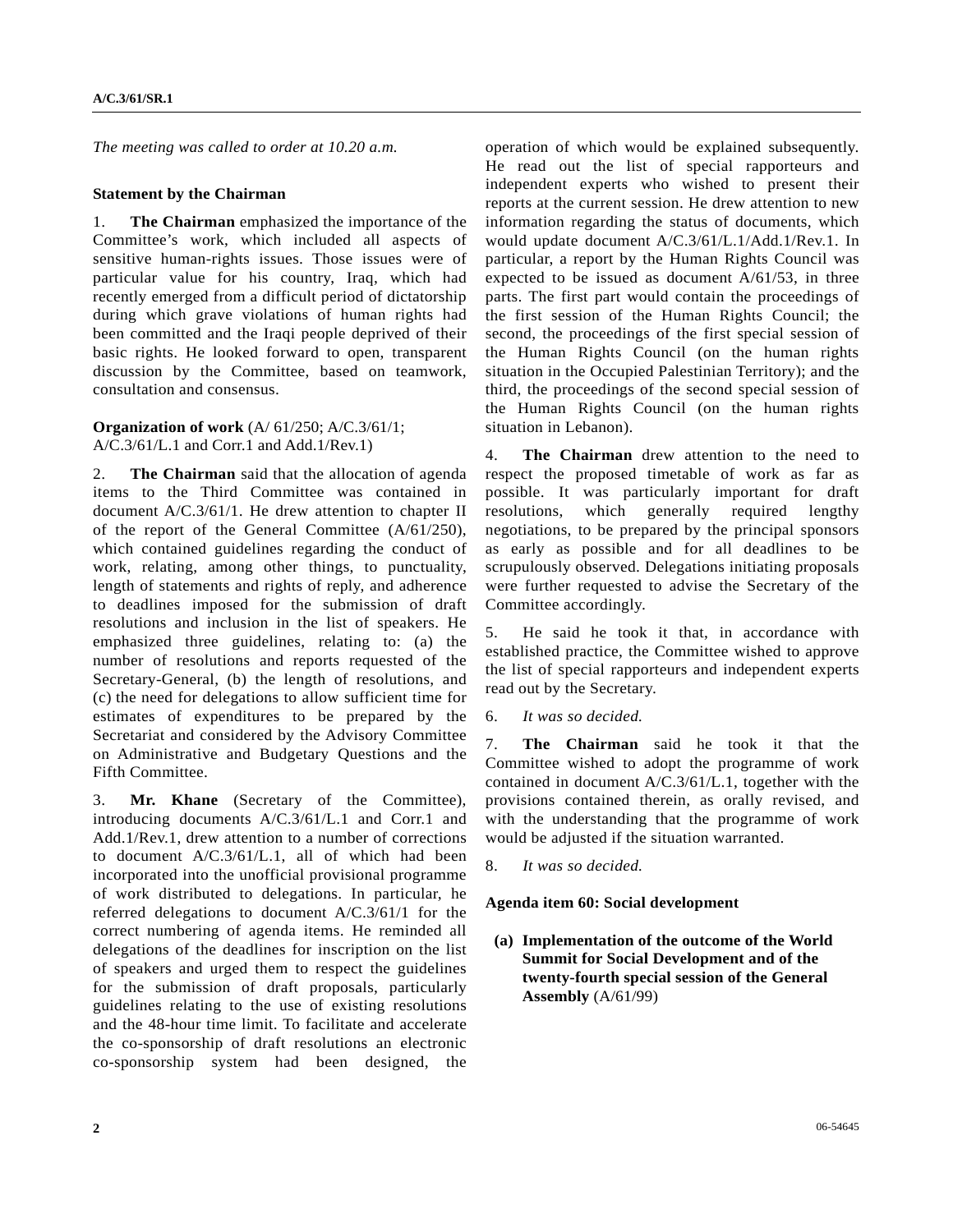- **(b) Social development, including questions relating to the world social situation and to youth, ageing, disabled persons and the family**
- **(c) United Nations Literacy Decade: education for all** (A/61/151)
- **(d) Follow-up to the International Year of Older Persons: Second World Assembly on Ageing**  (A/61/167)

9. **Mr. Ocampo** (Under-Secretary-General for Economic and Social Affairs) said that the Committee bore a crucial responsibility for raising the profile of issues that mattered to ordinary people. The United Nations development agenda and the Millennium Development Goals set out a vision of sustainable development for all societies, rich and poor. To realize that vision fully, meaningful links needed to be forged between social and economic policies.

10. Income inequality within countries had become a global pandemic, undermining the achievement of the development goals set at the World Summit for Social Development. The "inclusiveness" of economic growth and globalization was not an automatic outcome of market forces and must therefore be ensured through explicit public choices. Social policies should not be viewed merely as a means of compensating for adverse social effects generated by economic systems. Rather, social-development goals should be integrated into economic policies.

11. There was now a consensus that macroeconomic instability was harmful for both growth and equity. The forging of links between the social and the economic required efforts to promote human development and social inclusion, supported by adequate fiscal resources. The allocation of such resources to social spending was a policy choice even for low-income countries. However, in those countries, consistent provision of official development assistance was also required.

12. Employment generation was the key link between the economic and the social. Regrettably, there was inadequate generation of quality employment in every region, even in developing countries experiencing rapid economic growth.

13. Labour forces needed to adapt to technical change and to business cycles. However, labour-market flexibility was not the only means of achieving that end. Training schemes needed to be established and procedures for social dialogue between employees and employers needed to be strengthened. Prudent minimum-wage policies should be implemented and adequate social protection provided.

14. The Ministerial Declaration adopted at the July 2006 session of the Economic and Social Council had identified steps aimed at further implementation of the 2005 World Summit commitment to promote full and productive employment and decent work for all. The Commission for Social Development would be carrying forward consideration of that issue.

15. Much attention had recently been focused on providing safety nets in economic crises. However, more attention needed to be paid to developing integrated economic and social policies aimed at preventing crises and establishing permanent socialprotection systems. Safety nets might also be needed but should not be viewed as a substitute for basic social policies. New institutions were required in order to support the development of integrated policy frameworks within which the social effects of economic policies could be assessed.

16. Development at all levels should be participatory and inclusive. Indeed, social inclusion had been one of the main goals of the World Summit for Social Development. The recently concluded draft convention on the rights of persons with disabilities was a novel human-rights instrument with an explicit socialdevelopment dimension. Given the comprehensive and normative nature of the draft convention, the Committee might wish to revisit existing mandates in the field of disability.

17. The 2005 World Summit had highlighted the cross-cutting objective of mainstreaming gender issues in all policies and programmes, which was essential for the achievement not only of gender equality and the advancement of women but of all development goals. The Summit had also resolved to eliminate all forms of violence against women, which persisted around the world, despite progress made in addressing such violence as a violation of human rights. The Secretary-General's study on the subject (A/61/122 and Add.1) set out a blueprint for action to eliminate it and to close the gap between international standards and national laws, policies and practices. The recommendations in the study should receive the Committee's priority attention at the current session. The Committee might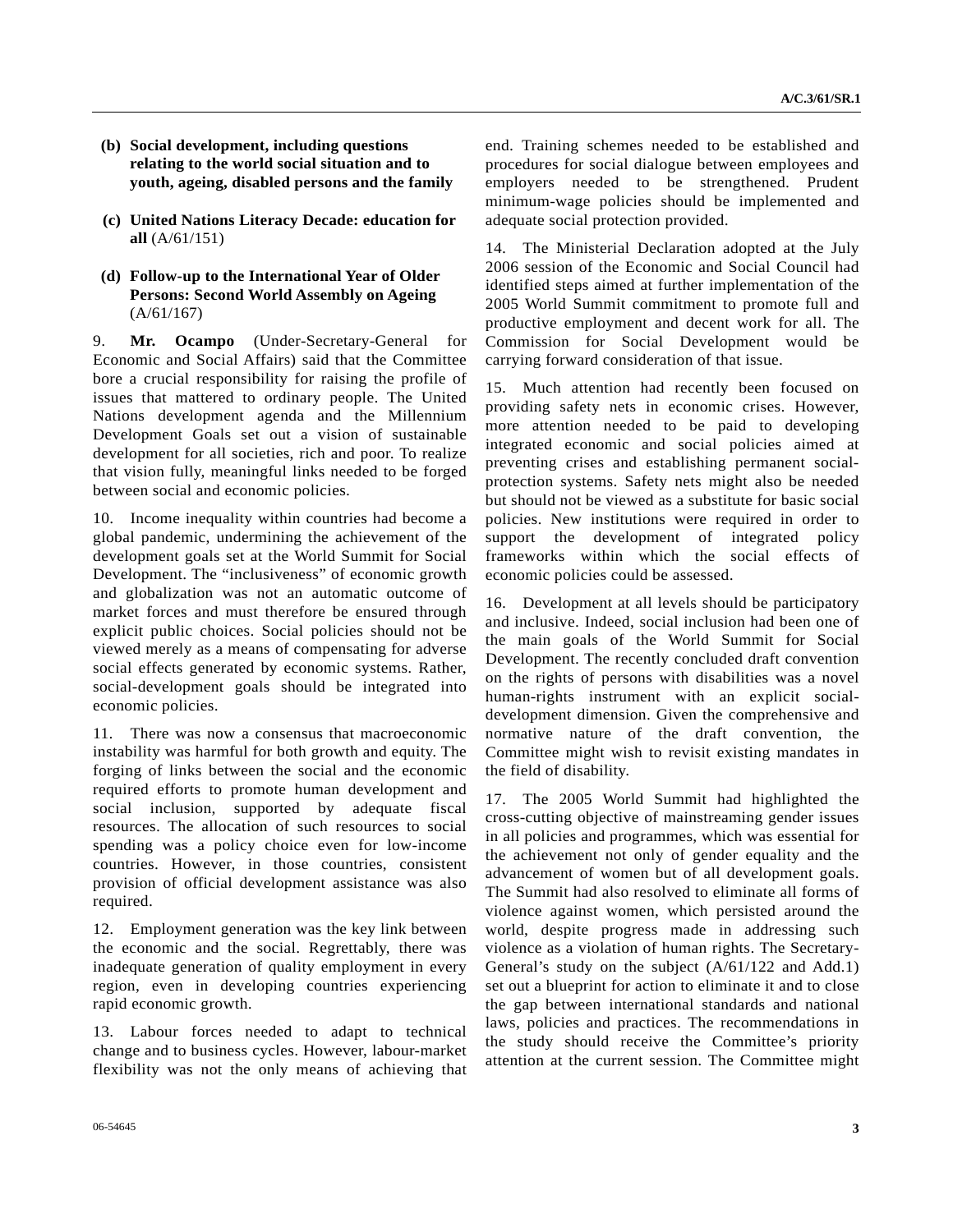also wish to take a leading role in encouraging relevant bodies to enhance their efforts in that regard and in promoting coordination and advocacy for the elimination of violence against women.

18. The recent adoption of the Declaration on the Rights of Indigenous Peoples had been a landmark achievement. Nonetheless, indigenous peoples continued to experience extreme poverty and discrimination in many parts of the world. Recent efforts to address those problems included the integration of indigenous issues into the work of the United Nations system at the country level, through the United Nations Development Group.

19. The year 2007 would mark the fifth anniversary of the Madrid International Plan of Action on Ageing, which called for ageing to be integrated into development targets and agendas. Although some progress had been made towards that end, issues relating to older people remained a relatively low priority, and efforts in that regard should therefore be redoubled.

20. The worrying gaps in the implementation of various aspects of the United Nations development agenda required stronger institutions and more integrated policy frameworks at all levels. In that regard, the recommendations of the Secretary-General's High-level Panel on United Nations Systemwide Coherence were eagerly awaited. It was to be hoped that both the Third Committee and the Second Committee would help to bring about a more coherent consideration of economic and social issues with a view to the effective implementation of development goals.

21. **Mr. Schölvinck** (Director, Division for Social Policy and Development) introduced the report of the Secretary-General on follow-up to the implementation of the outcome of the World Summit for Social Development and of the twenty-fourth special session of the General Assembly (A/61/99). The report suggested that more should be done to address profound inequalities with a view to achieving sustained poverty reduction, economic growth and inclusive development. Measures to achieve growth should be balanced with measures to achieve economic and social equity.

22. There was a growing realization that development comprised broader goals. The 2005 World Summit outcome document had reaffirmed the vital role of

major conferences in shaping a broad development vision. The Copenhagen Summit, in particular, had represented a significant shift in development thinking. It was recognized in the report that a consultative process was required to promote inclusion and empower poor people. Broad-based participation in poverty reduction was critical to improving governance and accountability.

23. The report of the Secretary-General on follow-up to the Second World Assembly on Ageing (A/61/167) focused on national efforts to develop or strengthen national capacity on ageing and analysed the current status of international cooperation for the implementation of the Madrid International Plan of Action on Ageing. Efforts to build such national capacity continued to receive insufficient political attention and financial support. The report suggested a number of measures for incorporating the challenges and opportunities of ageing into national policies and programmes. It was to be hoped that the recent trend away from ageing-specific activities and towards mainstreaming ageing into national development efforts would continue.

24. The recent conclusion of the draft convention on the rights of persons with disabilities was a historic breakthrough. Governments had, for the first time, sent a clear message that discrimination against persons with disabilities was unacceptable and had pledged to take practical steps to combat it.

25. The Secretary-General, in his opening address to the General Assembly, had highlighted what he saw as the three great challenges facing humanity: an unjust world economy, world disorder, and widespread contempt for human rights and the rule of law. Those problems could result in divisions that would threaten the very notion of an international community. The Committee had a crucial role to play in establishing social policies that would overcome such divisions.

26. **Ms. Bilello** (United Nations Educational, Scientific and Cultural Organization (UNESCO)) said that the report of the Director-General of UNESCO on the implementation of the International Plan of Action for the United Nations Literacy Decade (A/61/151) provided a review of progress for the period 2005-2006 and showed that, while the global literacy challenge remained enormous, a number of important activities had been undertaken around the world.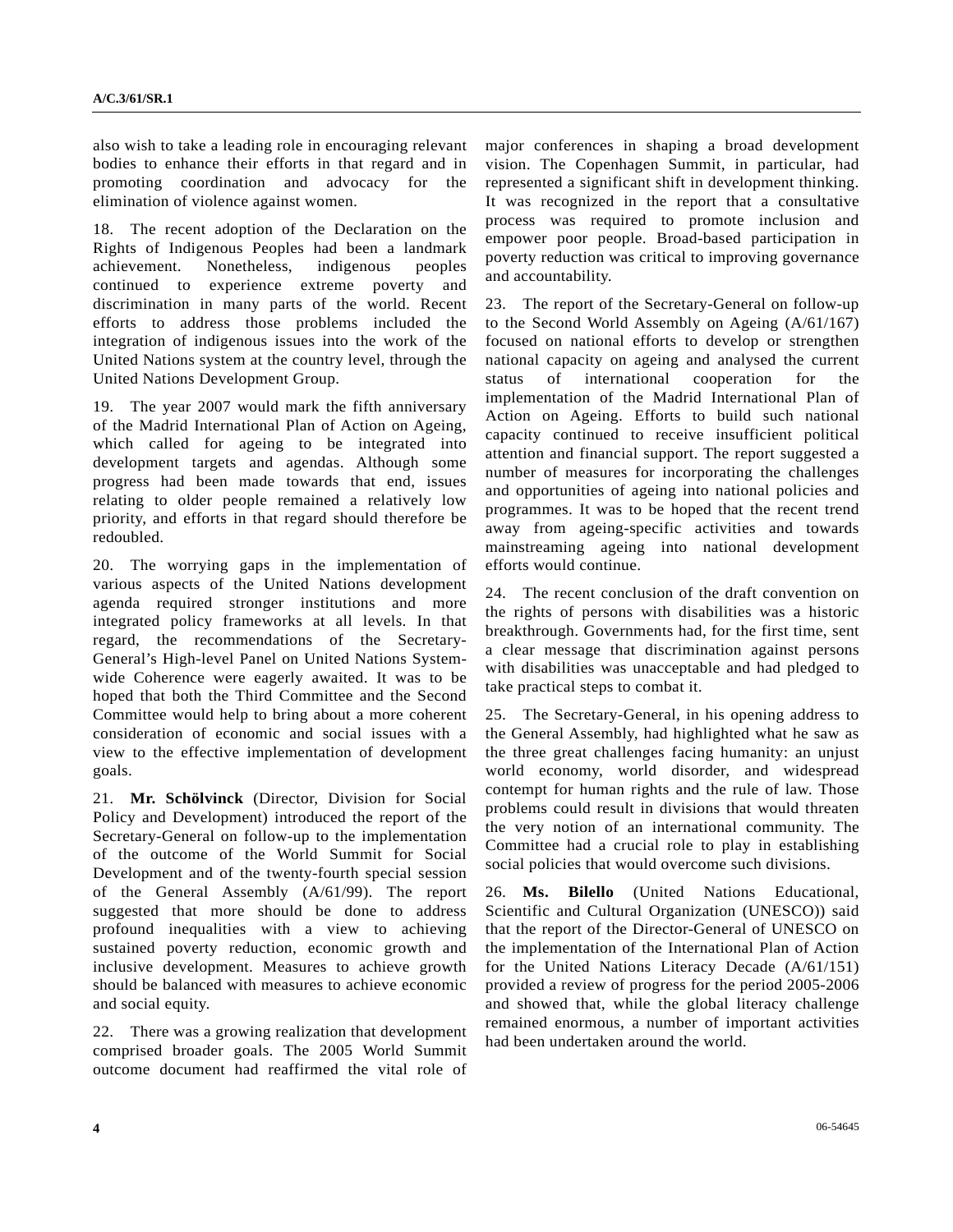27. The most significant new development at the global level had been the 2005 launch by UNESCO of the Literacy Initiative for Empowerment (LIFE), which was being implemented in 35 countries with particularly low literacy rates. Initial funding had been secured for activities that corresponded to the most urgent needs of the countries included in the first implementation phase.

28. Another important development had been the publication of the *Education for All Global Monitoring Report 2006: Literacy for Life*, which stressed the importance of literacy as a human right and a development imperative. The report stated, however, that literacy was still not receiving the attention it deserved. In that context, Mrs. Laura Bush, the First Lady of the United States of America, in her capacity as Honorary Ambassador for the United Nations Literacy Decade, had hosted the first-ever White House Conference on Global Literacy in New York in September 2006, in partnership with the United States Departments of State and Education, the United States Agency for International Development (USAID) and UNESCO. The Conference had been attended by a number of high-profile figures.

29. The Conference had underscored the need for global and national promotion of literacy and for public-private partnerships for investment in literacy programmes. It had also conveyed the message that literacy was the gateway to human and economic development and the basis for prosperity and peace. The link between literacy and issues such as health and poverty eradication had also been highlighted.

30. As a follow-up, UNESCO would be organizing a major international campaign in support of literacy within the framework of the United Nations Literacy Decade and LIFE, including a series of regional conferences which would lead to the establishment or reinforcement of country-level literacy programmes. The first such conference was due to be held in Qatar in March 2007.

31. **Mr. Saeed** (Sudan) said that the debt burden borne by developing countries made it extremely difficult for them to increase social investment. Such countries also faced problems with regard to access to international markets and the transfer of technology. He asked the Under-Secretary-General for Economic and Social Affairs whether, in his view, developed

countries had lived up to their commitments regarding debt relief for poor countries.

32. With regard to the United Nations Literacy Decade, he asked whether statistics were available on literacy rates in developing countries. Such statistics would make it possible to measure progress. He welcomed the plan to hold regional conferences on literacy, which would help to address the specific challenges faced in each region.

33. **Mr. Jokinen** (Finland), referring to the report on the follow-up to the World Summit for Social Development, welcomed its emphasis on the need for broad-based participation in order to implement socialdevelopment policies. He wondered in what ways the United Nations could encourage such broad-based participation.

34. **Mr. Ramadan** (Lebanon) enquired whether the consistent provision of official development assistance (ODA) was a prerequisite for the effective integration of economic and social policies in middle-income as well as low-income countries.

35. **Mr. Amorós Núñez** (Cuba) asked the Under-Secretary-General for Economic and Social Affairs to assess the extent to which the developed countries had lived up to the specific promises they had made at the various United Nations conferences devoted to financing for development.

36. **Ms. Banzon-Abalos** (Philippines) requested further information about the thinking behind the suggestion that the General Assembly should revisit existing mandates in the field of disability. Although the World Programme of Action concerning Disabled Persons and the Standard Rules on the Equalization of Opportunities for Persons with Disabilities were not legally binding, they served as valuable frameworks for the preparation and implementation of national legislation.

37. **Mr. Belinga-Eboutou** (Cameroon) wondered whether it would be possible to reach the targets set in the area of social and economic development by 2015. The hopes of millions of people were riding on the ability of the United Nations to meet those objectives. Failure to do so would have serious consequences for the credibility of the Organization.

38. **Mr. Ballestero** (Costa Rica) recalled that the Third Committee had always endeavoured to take a people-centred approach to development. However, the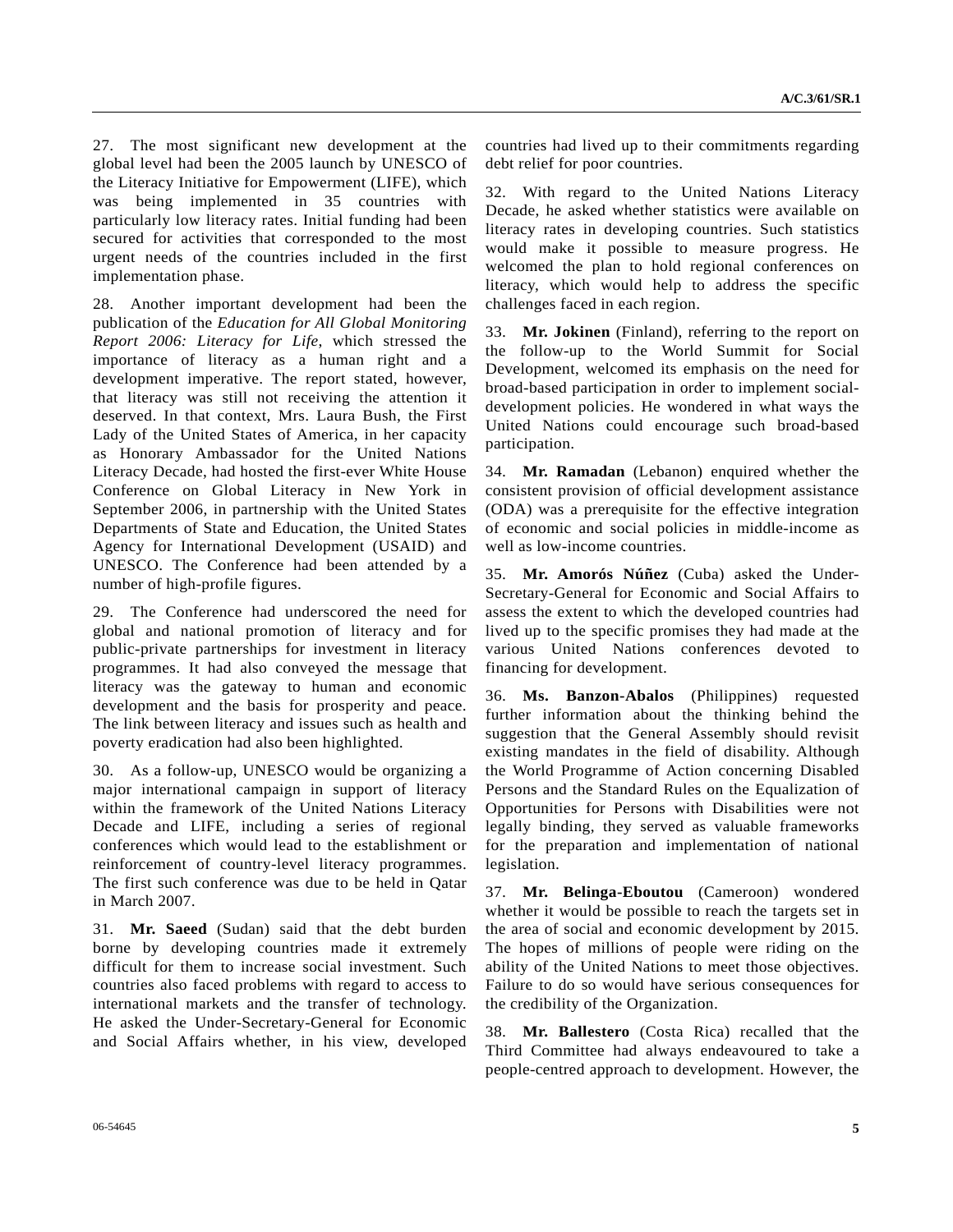reports currently before the Committee seemed to focus on the distinctions between high-, medium- and low-income countries rather than on the situation of individuals living in poverty. Since the vast majority of poor people lived in medium-income countries, he would like to know how the United Nations system planned to address their specific situation.

39. **Mr. Aksen** (Turkey), referring to document A/61/167, enquired about the current status of the "age-friendly cities guideline" and requested further information about the fieldwork envisaged in that connection.

40. **Mr. Suárez** (Colombia) inquired whether, in the context of the reforms, the Organization had taken any measures designed to ensure that international conferences dealing with economic and social development were followed up in an integrated and coordinated manner. As far as poverty eradication was concerned, he would be grateful for more detailed information on regional trends.

41. **Mr. Babadoudou** (Benin) recalled that, in his introductory statement, the Under-Secretary-General for Economic and Social Affairs had cautioned against dissociating social-development goals from economic policy. In that connection, he would like to know the extent to which those two areas could be integrated without first creating separate social policies.

42. **Mr. Ocampo** (Under-Secretary-General for Economic and Social Affairs), responding to the questions posed, said that all the reports currently before the Committee contained assessments of the extent to which the developed countries were honouring the commitments they had made during the various international conferences. Since the 2003 Monterrey Conference on Financing for Developing, there had been a tangible increase in the volume of ODA and a widespread acceptance of the principles set out in the Paris Declaration on Aid Effectiveness. However, not all developed countries were meeting the 0.7 per cent target and further efforts were needed to ensure that all ODA was channelled through the budgets of recipient countries. Without such assistance, many low-income countries would be unable to achieve the Millennium Development Goals.

43. Debt-relief schemes, such as the Heavily Indebted Poor Countries (HIPC) Debt Initiative and the new debt write-off programme, were proceeding well. Certain countries had concluded debt-relief agreements with the Paris Club but international assistance for countries with excessive private-sector debt was still inadequate.

44. The majority of the world's poor did indeed live in large middle-income countries such as China and Brazil. That issue had been discussed at both the 2005 World Summit and the meeting with the Bretton Woods institutions held in the spring of 2006 and, as a result, the Government of Spain would be hosting a conference on cooperation with middle-income countries in 2007. Many international institutions were providing a framework for dialogue in that area.

45. In response to the questions put by the representatives of Finland and Colombia, he said that the United Nations Development Group was responsible for managing the Organization's operational activities in the area of economic and social development. In that context, efforts were under way to ensure that all activities undertaken by United Nations funds, programmes and specialized agencies were viewed through the prism of the Millennium Development Goals. The 2005 World Summit had underlined the importance of an integrated follow-up to United Nations conferences and had recommended entrusting that responsibility to the Economic and Social Council. He looked forward to the adoption of a draft resolution on that issue.

46. Lastly, he acknowledged that the tendency to view economic policy as sacred had had an adverse effect on social policy. Accordingly, further attention must be devoted to the genuine integration of those two policy areas and, in particular, employment strategies should become a central element of monetary policy. In order to manage the new risks facing the world's population, a social-protection system should be created.

47. **Mr. Schölvinck** (Director, Division for Social Policy and Development), responding to the question put by the representative of the Philippines, said that the Secretariat was currently considering consolidating all the various reports on the issue of disability. Once the draft convention on the rights of persons with disabilities came into force, further thought would be given to the status of specific mandates. In response to the question put by the representative of Turkey, he said that the "age-friendly cities guideline" had been edited and printed. It was currently awaiting translation into all official languages of the United Nations but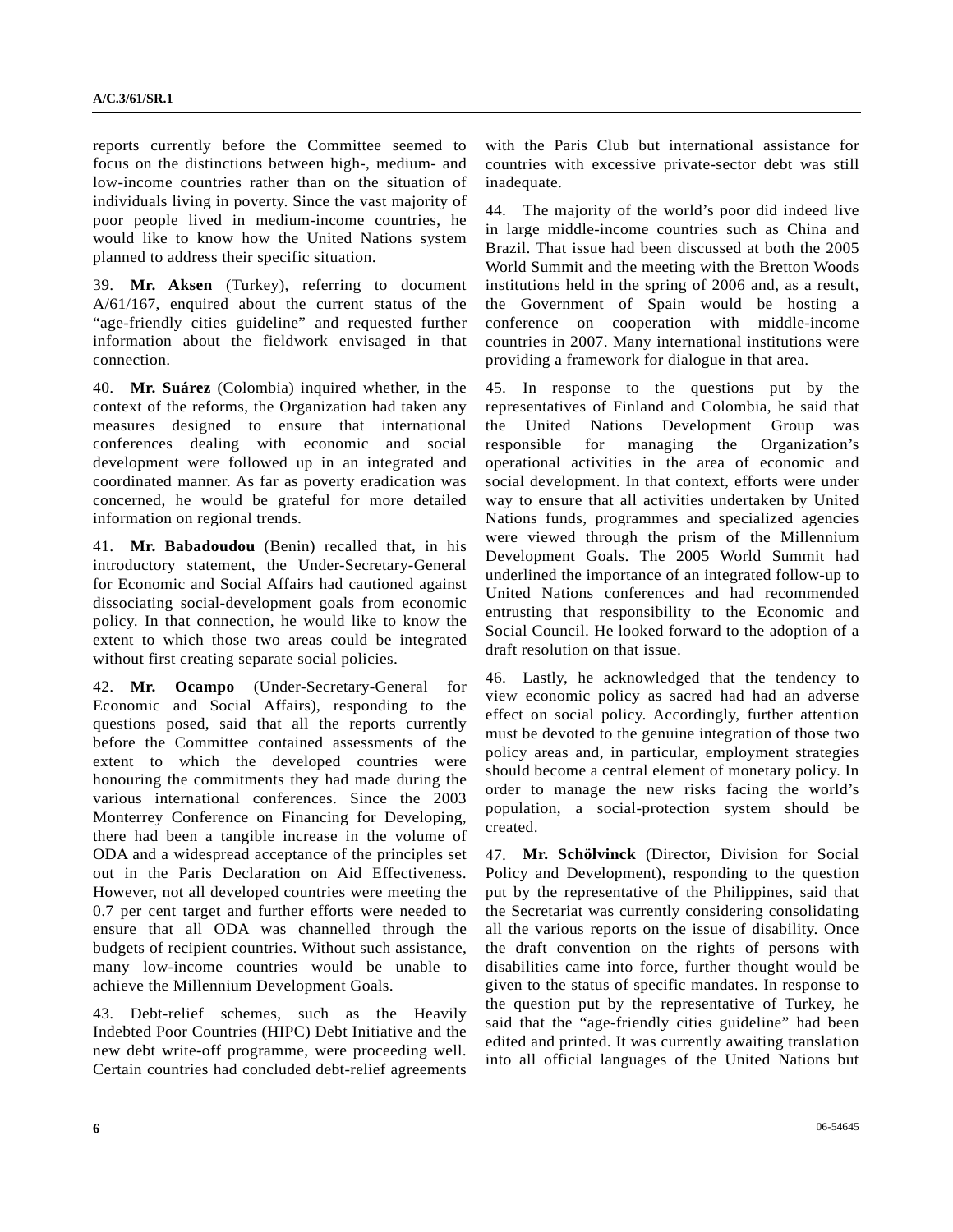would be issued to all delegations in English before the forthcoming session of the Commission for Social Development.

48. **Ms. Bilello** (United Nations Educational, Scientific and Cultural Organization) said that she would provide the information requested by the representative of Sudan in due course.

49. **Mr. Amorós Núñez** (Cuba) asked whether UNESCO had taken any specific measures to eradicate illiteracy.

50. **Ms. Bilello** (United Nations Educational, Scientific and Cultural Organization) said that the Executive Board of UNESCO was currently meeting and would be reviewing the overall methodology for its literacy activities. At the policy level, and given the complexities of the issue, UNESCO favoured a heterogeneous, rather than a uniform, approach.

51. **The Chairman** invited the Committee to begin its general discussion on item 60.

52. **Mr. Maqungo** (South Africa), speaking on behalf of the Group of 77 and China, said that the Group was deeply disappointed that the Commission for Social Development had not achieved a negotiated outcome on the review of the first United Nations Decade for the Eradication of Poverty. The Group hoped that the issue of poverty eradication could be addressed effectively during the current session of the General Assembly and looked forward to the adoption by consensus of the annual resolution on the follow-up to the implementation of the outcome of the World Summit for Social Development and of the twentyfourth special session of the General Assembly.

53. Accelerating the achievement of the socialdevelopment goals required a comprehensive, integrated, coordinated and balanced approach that would ensure policy coordination at the global and national levels. It also required a multisectoral approach because there was both an economic and a social dimension to achieving sustainable development. An enabling environment was required for the achievement of social goals in areas related to poverty, hunger, education, literacy, health, infant mortality, gender equality and foreign occupation. An effective international enabling environment should encompass a reformed international financial and trade architecture, a comprehensive solution to the external-debt problem, an increase in market access for products from

developing countries and an equitable multilateral trading system. The Group called on developed partners to be faithful to their commitments regarding ODA. Nevertheless, ODA could not be the main source of funding for social development; rather, international cooperation should be geared towards helping countries develop appropriate national social and development policies and overcome the legacies of the past.

54. The Programme of Action adopted at the World Summit for Social Development clearly stipulated that productive work and employment were central elements of development and essential for upholding human dignity. Full employment and decent work for all should be an integral part of enhancing economic growth and poverty-eradication strategies. The Group of 77 and China supported the continued focus, in both national and international development agendas, on social groups such as women, youth, older persons, the family, and persons with disabilities. Those issues and perspectives should be mainstreamed into povertyreduction policies and social-development programmes.

55. The Madrid International Plan of Action on Ageing was a model international framework which promoted the full participation of older persons in development and encouraged research on ageing in all countries. The Group welcomed the recent conclusion of the text of the draft convention on the rights of persons with disabilities. Since the majority of persons with disabilities lived in conditions of poverty, the Group also viewed the convention as a crucial tool to uplift the lives of a significant population among the poor and hence an instrument to eradicate poverty. Implementation of those international frameworks required political and financial commitment at the national level, as well as through international cooperation. Greater attention should be paid to national capacity-building and to raising the profile of social groups such as the aged and persons with disabilities.

56. Education was key to people-centred development. Addressing literacy challenges and achieving the goals of the International Plan of Action for the United Nations Literacy Decade required increased political and financial commitment by Member States and adoption of explicit literacy policies to expand quality primary and lower secondary education, as well as scaling up of youth and adult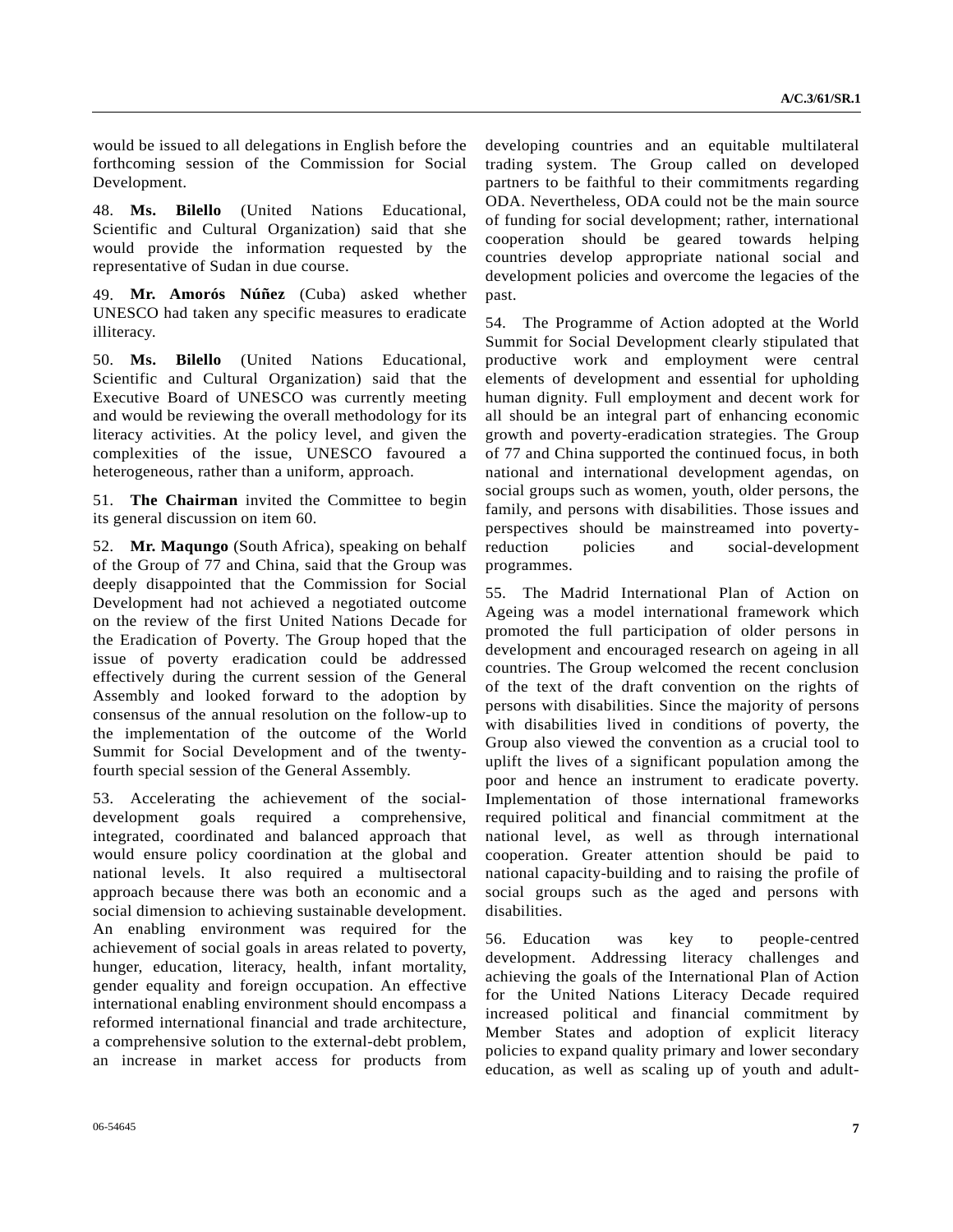literacy programmes. Strengthening partnerships with all domestic and international stakeholders and increased financial and technical support by the international community was also needed.

57. **Mr. Jokinen** (Finland), speaking on behalf of the European Union, said that the acceding countries Bulgaria and Romania; the candidate countries Croatia, the former Yugoslav Republic of Macedonia and Turkey; the stabilization and association process countries Albania, Bosnia and Herzegovina, and Serbia; and, in addition, Iceland, the Republic of Moldova and Ukraine, aligned themselves with his statement.

58. The European Union strongly supported the implementation of the 2005 World Summit outcome document and General Assembly resolution 60/265, on the follow-up to the development outcome of the 2005 World Summit, adopted at the end of June 2006. Following the Copenhagen World Summit for Social Development, a wide consensus had emerged globally on poverty eradication as the priority goal of development policies and cooperation. It would be a mistake to underestimate the value of the cooperation, coordination and harmonization in support of national poverty-reduction strategies that had become possible only as a result of the consensus reached in Copenhagen.

59. The European Union welcomed the review of the first United Nations Decade for the Eradication of Poverty (1997-2006) as the priority theme of the fortyfourth session of the Commission for Social Development. Although the Millennium Development Goals included focused indicators for monitoring poverty, many countries, especially in sub-Saharan Africa, were not on track to reach those goals. It was important to empower people, especially women and girls, and to involve them in poverty-alleviation strategies.

60. The European Union also considered it important to promote productive employment and decent work for all. It aimed for a European aid, development and trade policy that would be coherent with the European social model. The European Consensus on Development Policy emphasized the will of the European Union to contribute to strengthening the social dimension of globalization, promoting employment and decent work for all, and making migration a positive factor for development. Employment was crucial to achieving social cohesion. The European Union promoted investments that generated employment and supported human-resources development. It also promoted decent work for all in line with the strategy outlined by the International Labour Organization (ILO). The European Consensus was the first document to commit the whole Union to that goal. The European Union encouraged dialogue and cooperation between ILO, the World Trade Organization and the Bretton Woods institutions aimed at promoting decent work for all.

61. Another important commitment in the Copenhagen Programme of Action was the promotion of social integration, a concept that was often used interchangeably with those of social inclusion and social cohesion. Liberalization, privatization and deregulation were important policy options in modern societies but active, competent governments and broadly participatory, democratic decision-making were a prerequisite for social integration. The commitment to fight poverty and inequality must cut across all economic, social and environmental policies. The success of economic policies must be judged not only in terms of GDP growth and inflation percentages, but also in terms of their employment impacts, social consequences and ecological footprints.

62. The European Union had adopted a comprehensive strategy to meet the challenges of sustainable development so as to improve the quality of life for present and future generations. That included reconciling economic growth and sound environmental management and promoting social equity and cohesion, economic prosperity and high-quality employment for its citizens. A balanced-growth strategy should ensure sustainable revenue for developing countries to address social issues and further support social inclusion and development.

63. For pro-poor growth policies to emerge, the poor needed to be informed and empowered to participate in poverty-reduction strategies and other policymaking processes. Those policies needed to create conditions for and remove barriers to the participation of the poor in growth, addressing the risks faced by poor people. Reliable social protection meant ensuring that people did not have to fall back on coping strategies that could lead to chronic poverty and loss of human capital. Social-protection systems should be extended to strengthen social inclusion. The State needed to provide the opportunity for structured public-private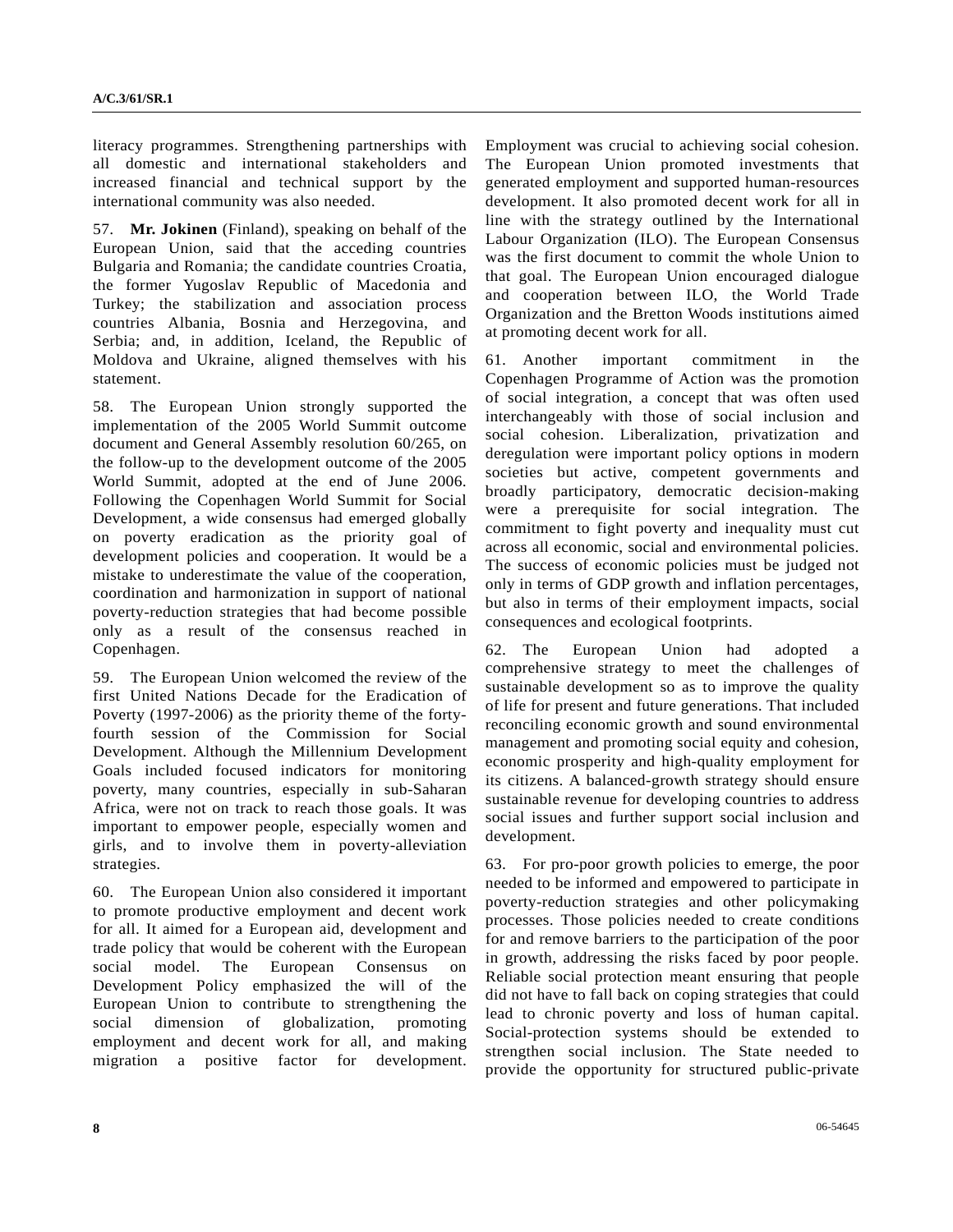dialogue at various levels, including with employers' and workers' representatives and broader civil society. The European Consensus on Development Policy emphasized that combating poverty would be successful only if equal importance was given to investing in people, protecting natural resources, securing rural livelihoods and investing in wealth creation.

64. Economic processes had become global, and economic-policy choices in one country could have huge social impacts in others. While the "rules of the game" of the economy had rapidly globalized, the world community had yet to create effective global social policies to regulate economic globalization so that its benefits would be broadly shared and maximized. The social dimensions of globalization tended to remain within the governance mandate, under the responsibility of the national public sector. The economic benefits of effective social policies were no longer questioned by Governments of most European Union member countries. That understanding should facilitate social investment in the range necessary for the sustainable reduction of poverty in Europe and elsewhere.

65. In developing countries, the economic imperatives of globalization were strongly voiced through and by the ministries for finance, empowered increasingly by the budget support provided by some donors. The global social standards and strategies endorsed in the United Nations did not play a strong role in national policymaking in developing countries. The ministries responsible for social protection and other aspects of social policy needed to benefit more from strategic partnerships and capacity-building programmes so as to have a stronger voice in constructive national policymaking.

66. The European Union welcomed the work of the Commission for Social Development on the implementation and follow-up of the Copenhagen Summit. It appreciated the progress made towards reforming the methods of work of the Commission and looked forward to streamlining the Commission's work and agenda. The European Union also looked forward with great interest to the discussions to be held at the February 2007 session on the theme of promoting full employment and decent work for all.

67. **Ms. Okagaki** (Japan) said that Japan supported the implementation of the commitments made at the

World Summit for Social Development and during the twenty-fourth special session of the General Assembly. It welcomed the review of the first United Nations Decade for the Eradication of Poverty at the fortyfourth session of the Commission for Social Development. Japan reiterated its strong support for achieving those commitments based on the peoplecentred approach of human security. Her Government had promoted human security as an important perspective of its foreign policy and its ODA. To date, the Japanese Government had contributed about \$280 million to the United Nations Trust Fund for Human Security, established through its initiative in 1999.

68. Her Government welcomed the agreement reached at the eighth session of the Ad Hoc Committee on Disability on a draft convention to protect the rights of persons with disabilities. The continued participation of civil society, including persons with disabilities, in the negotiations had set a good example of cooperation between Member States and civil society. Her delegation hoped that the convention would be adopted at the current session of the General Assembly.

69. Noting that 2007 would be the fifth anniversary of the adoption of the Political Declaration and the Madrid International Plan of Action on Ageing, she pointed out that Japan's population was ageing with unprecedented speed. Japan continued to implement policies and programmes on ageing within a broad framework provided by the Madrid Plan of Action with a view to creating a society for all ages and was ready to share its experiences and expertise with the international community.

70. Japan was committed to achieving the goals of the United Nations Literacy Decade through international cooperation in the field of formal and non-formal education. It had been providing a unique international cooperation programme, the World Terakoya Movement, which had been initiated in 1989 by the National Federation of UNESCO Associations in Japan. Her Government reaffirmed its commitment to contribute to the field of literacy in collaboration with the international community.

71. **Ms. Rüegg** (Switzerland), speaking as the youth representative, said that access to employment was a key aspect of social integration, yet nearly half of the unemployed throughout the world were young people.